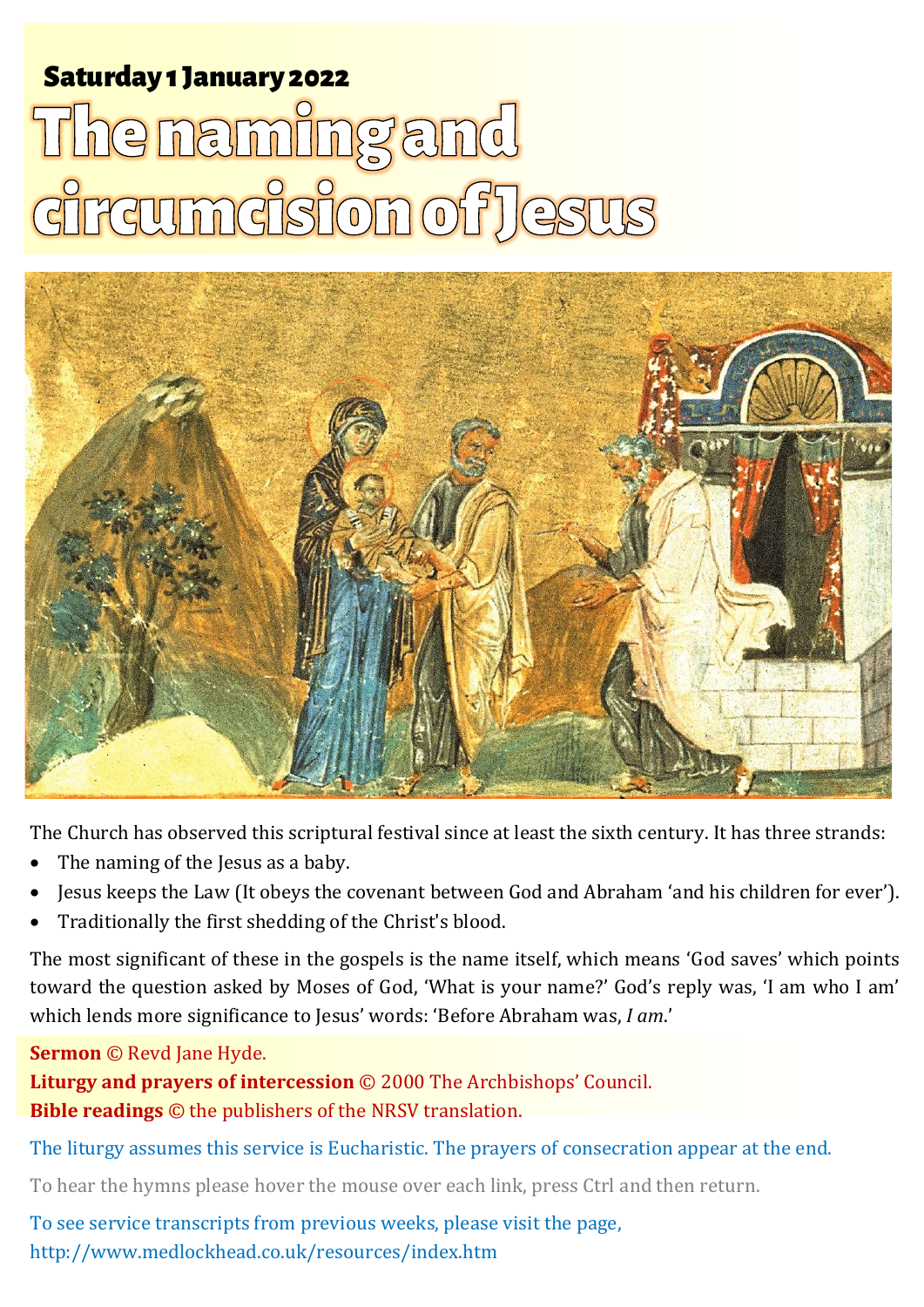# **Introduction and welcome**

HYMN 1 **[How sweet the name of Jesus](https://www.youtube.com/watch?v=NoPlwPUYWaw) sounds** (click on this link to hear the hymn)

# **The Welcome**

In the name of the Father, and of the Son, and of the Holy Spirit

All **Amen.**

The Lord be with you

All **And also with you.**

# **The Preparation**

All **Almighty God,**

**to whom all hearts are open, all desires known, and from whom no secrets are hidden: cleanse the thoughts of our hearts by the inspiration of your Holy Spirit, that we may perfectly love you, and worthily magnify your holy name; through Christ our Lord.** 

**Amen.**

Our Lord Jesus Christ said:

The first commandment is this:

'Hear, O Israel, the Lord our God is the only Lord.

You shall love the Lord your God with all your heart,

with all your soul, with all your mind,

and with all your strength.'

And the second is this: 'Love your neighbour as yourself.'

There is no other commandment greater than these.

On these two commandments hang all the law and the prophets.

#### All **Amen. Lord, have mercy.**

Hear the words of the angel to Joseph:

'You shall call his name Jesus, for he will save his people from their sins.' Therefore let us seek the forgiveness of God through Jesus the Saviour of the world.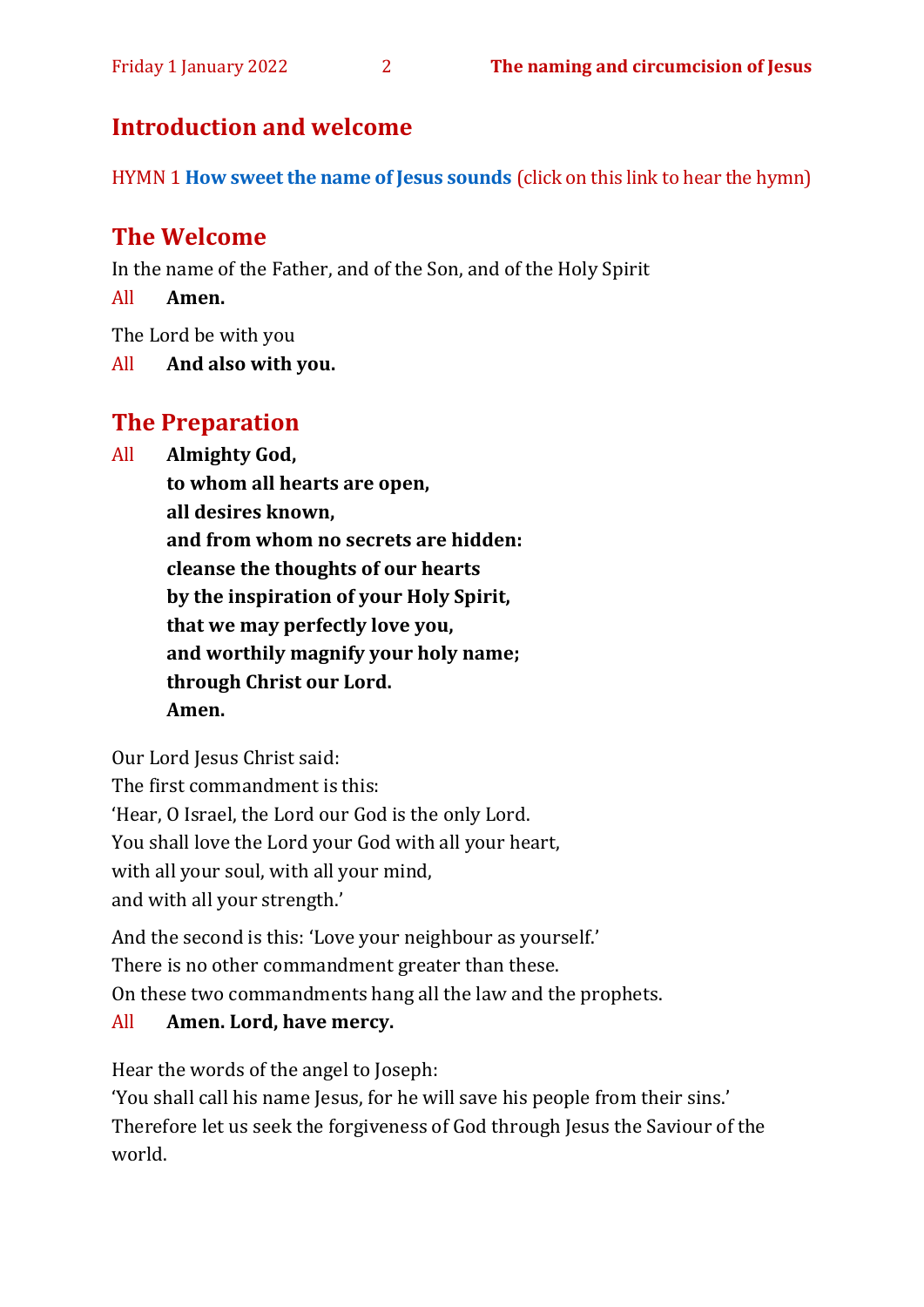All **Almighty God, our heavenly Father, we have sinned against you and against our neighbour in thought and word and deed, through negligence, through weakness, through our own deliberate fault. We are truly sorry and repent of all our sins. For the sake of your Son Jesus Christ, who died for us, forgive us all that is past and grant that we may serve you in newness of life to the glory of your name. Amen.**

Almighty God,

who forgives all who truly repent, have mercy upon you, pardon and deliver you from all your sins, confirm and strengthen you in all goodness, and keep you in life eternal; through Jesus Christ our Lord. All **Amen.**

# **The Gloria**

This Gloria is sung to the tune of 'Cwm Rhondda'. Click **[here](about:blank)** for the tune.

All **Glory be to God in Heaven, Songs of joy and peace we bring, Thankful hearts and voices raising, To creation's Lord we sing. Lord we thank you, Lord we praise you, Glory be to God our King: Glory be to God our King. Lamb of God, who on our shoulders, Bore the load of this world's sin; Only Son of God the Father, You have brought us peace within. Lord, have mercy, Christ have mercy,**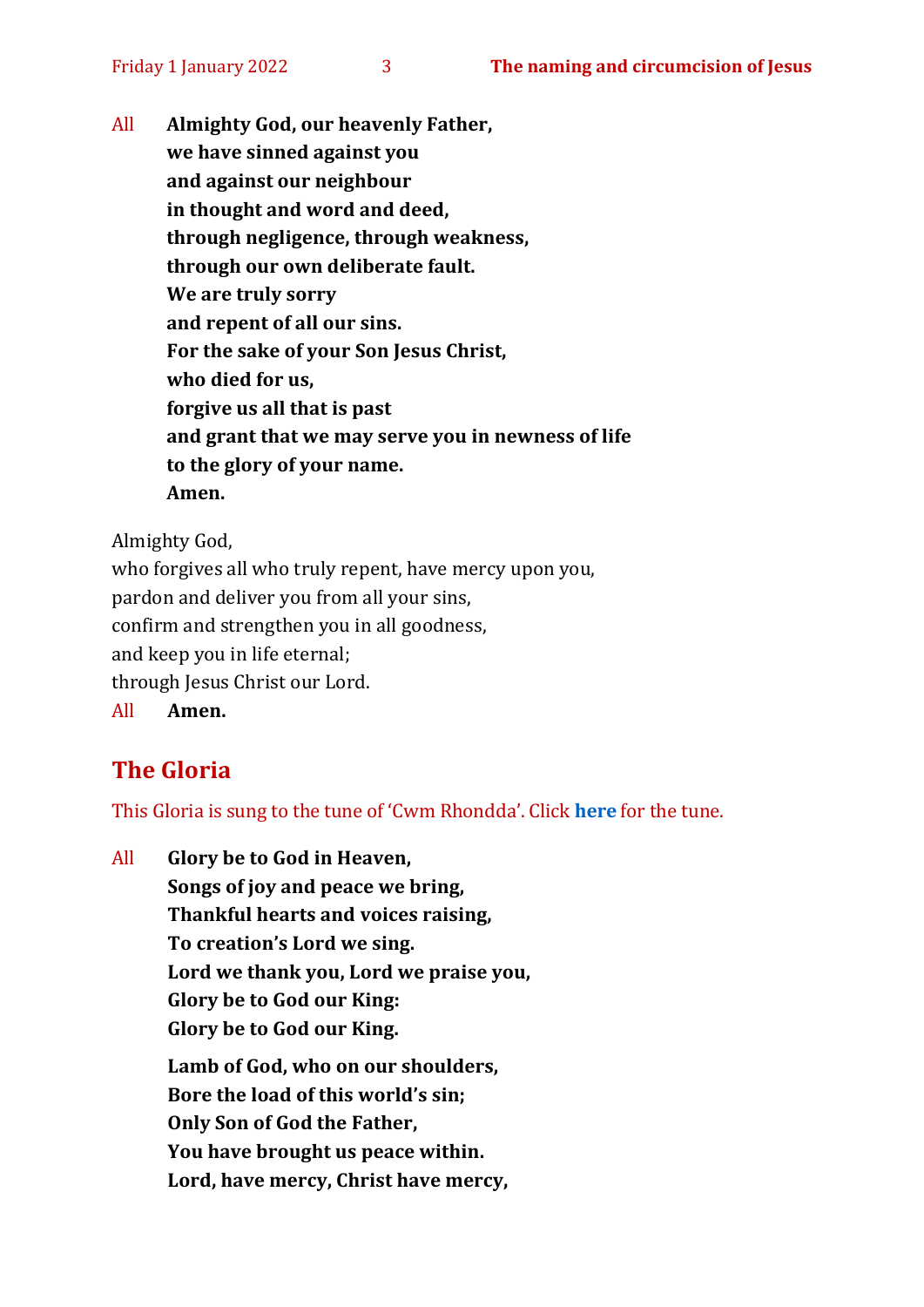**Now your glorious reign begin: Now your glorious reign begin.**

**You O Son of God are Holy, You we praise with one accord. None in heav'n or earth is like you, Only you are Christ the Lord. With the Father and the Spirit, Ever worshipped and adored: Ever worshipped and adored.**

## **The Collect for the naming and circumcision of Jesus**

God in Trinity, eternal unity of perfect love: gather the nations to be one family, and draw us into your holy life through the birth of Emmanuel, our Lord Jesus Christ.

All **Amen.**

#### **First reading**

A reading from the Book of Numbers

The Lord spoke to Moses, saying, 'Speak to Aaron and his offspring, saying, "Thus you shall bless the Israelites: You shall say to them, 'The Lord bless you and keep you; the Lord make his face to shine upon you, and be gracious to you; the Lord lift up his countenance upon you, and give you peace." So they shall put my name on the Israelites, and I will bless them.' *Numbers 6:22–27*

This is the Word of the Lord All **Thanks be to God.**

## **Second reading**

A reading from St Paul's Letter to the Galatians

When the fullness of time had come, God sent his Son, born of a woman, born under the law, in order to redeem those who were under the law, so that we might receive adoption as children. And because you are children, God has sent the Spirit of his Son into our hearts, crying, 'Abba! Father!' So you are no longer a slave but a child, and if a child then also an heir, through God. *Galatians 4:4–7*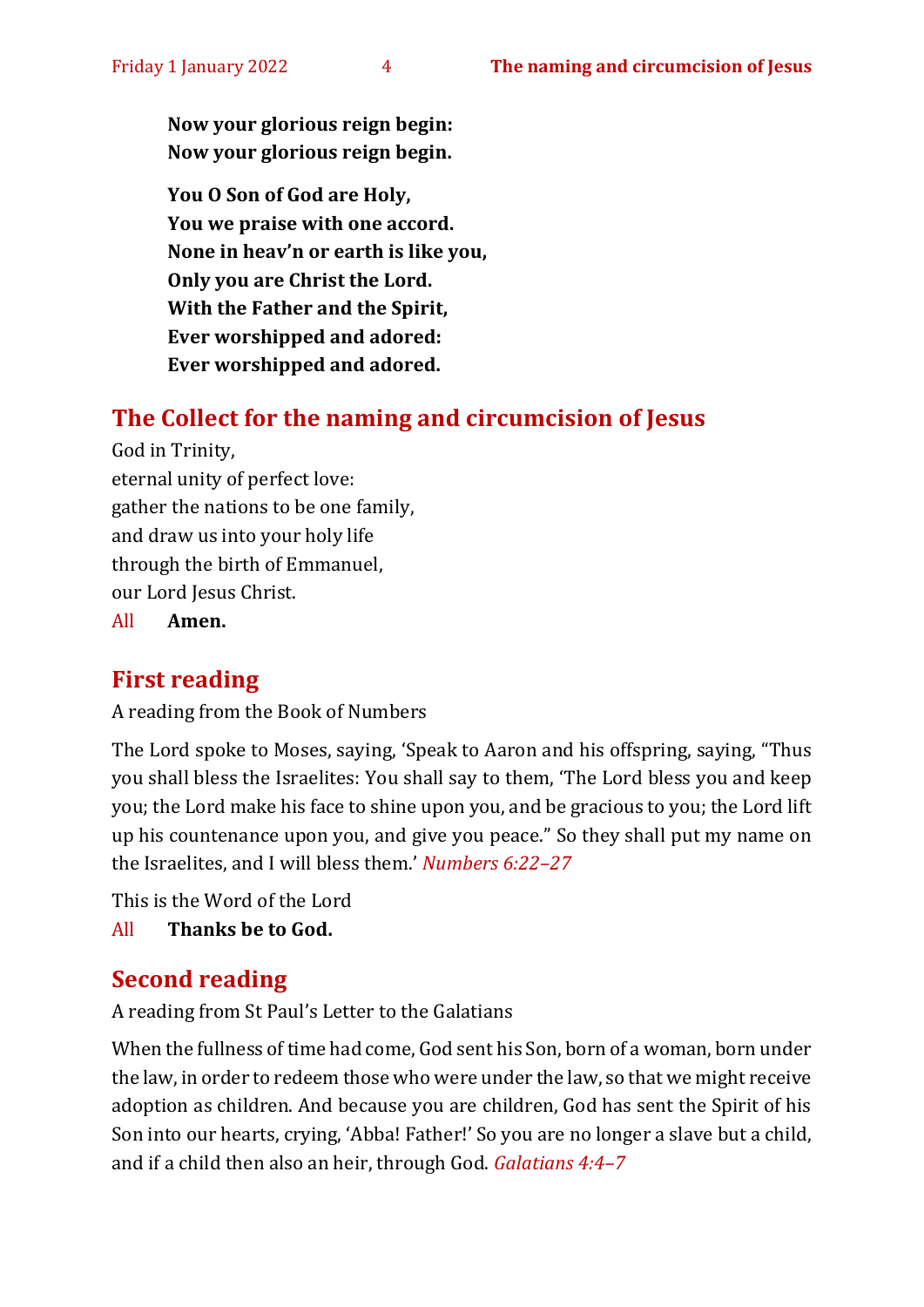This is the Word of the Lord

#### All **Thanks be to God.**

HYMN 2 **[Jesus, name above all names](https://www.youtube.com/watch?v=36-uu4TvOk4)** (please click on this link to hear the hymn)

# **Gospel reading**

Hear the Gospel of our Lord Jesus Christ according to Luke

#### All **Glory to you O Lord.**

When the angels had left them and gone into heaven, the shepherds said to one another, 'Let us go now to Bethlehem and see this thing that has taken place, which the Lord has made known to us.' So they went with haste and found Mary and Joseph, and the child lying in the manger. When they saw this, they made known what had been told them about this child; and all who heard it were amazed at what the shepherds told them. But Mary treasured all these words and pondered them in her heart. The shepherds returned, glorifying and praising God for all they had heard and seen, as it had been told them.

After eight days had passed, it was time to circumcise the child; he was called Jesus, the name given by the angel before he was conceived in the womb.

*Luke 2:15–21*

This is the Gospel of the Lord

All **Praise to you O Christ.** 

# **Sermon**

How do you name the Son of God? The answer, it seems, is with a very common name so that there is nothing to make him stand out from other Jewish boys. 'Jesus' is a shortened form of 'Joshua', or 'Yeshua' (in Hebrew). It was a common name for pious Jews to give their sons. The meaning of names was important and Yeshua meant 'Yahweh, God, is salvation'.

Naming, in the biblical stories, is both a divine and a human activity. In the creation stories, God starts by naming his creation but then, in a delightful twist to the story, waits to see what his own creation, the man, will name the animals. There is a sense of collaborative purpose in naming that continues through the Old Testament as, very occasionally, God intervenes to specify the name of a child for a particular reason.

In his Gospel, Matthew explains that this child is named Jesus because he will save his people from their sins (Matthew 1.21). This extension of the meaning of Yeshua from 'God is salvation' hints at this baby's divinity. The same applies in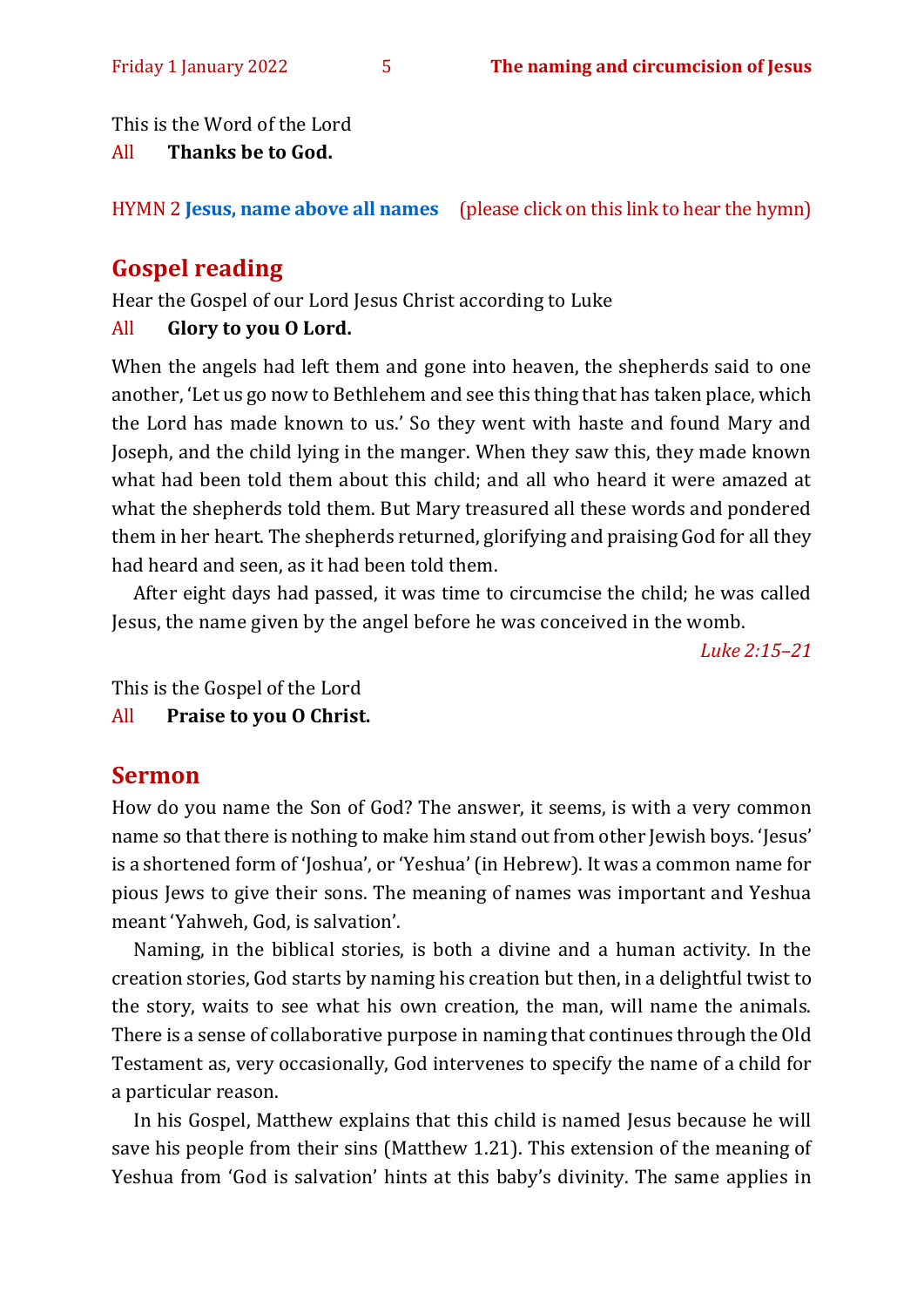Luke's Gospel, although the angel's explanation to Mary is slightly different: this child will be great, the Son of the Most High, will inherit David's throne and reign over the house of Jacob for ever (Luke 1:32–33). This recalls Isaiah's words about a child being born who will inherit David's throne for ever, being called *'Wonderful Counsellor, Mighty God, Everlasting Father, Prince of Peace'* (Isaiah 9:6).

But none of that prophetic weight of meaning would be obvious to look at this child, born in a stable in a strange town … looking and crying like any other eightday-old-baby as he was circumcised … with a name that did nothing to draw attention to his future. Jesus would not stand out because of his name. Only Mary and Joseph knew the particular reason for it and, unlike the naming of John by his father Zechariah, no one thought it odd.

Both the Gospel and the Epistle assert that this baby was born of a woman who gave him his Jewishness, born under the law, a child of the covenant, circumcised on the eighth day. Today's observance of the naming of Jesus reminds us of Jesus' full humanity and, in his first 30 years of life, his un-remarkable-ness as he lived and worked with his family.

We, who confess that Jesus is Lord, can find ourselves reading back into this story (with the wisdom of hindsight) what we know about his death, resurrection and ascension. But Luke, who has been quite free with his stories of angelic messengers in the events leading up to, and at, his birth, suddenly goes silent on divine interventions and instead tells us of a routine circumcision … as far as the people around Mary and Joseph were concerned.

Luke is setting up the story of Jesus' ministry by telling us that although a few people had special insight into who Jesus was, most people thought he was just an ordinary good Jewish boy. As the Gospel unfolds, people will have to respond to Jesus' actions and his words in order to understand that he is indeed God's salvation living among them. And those who *do* come to understand, and make the confession that this Jesus is the Christ … the Messiah … have the joy of calling his father … our father … 'Abba'.

The lovely reading from Numbers, acts as a commentary on what it means that Jesus bears God's name. We know the words of the blessing well, but the frequently overlooked final comment is important, *'So I shall put my name on the Israelites, and I will bless them*.*'* Gods name imparts God's blessing. We who bear the name of Jesus today … the Jesus now revealed to be the Son of God, and bearing the Messianic name 'Christ' … are blessed in him. That is cause for celebration on this feast of the naming of Jesus, when we begin a new calendar year of our Lord.

Amen.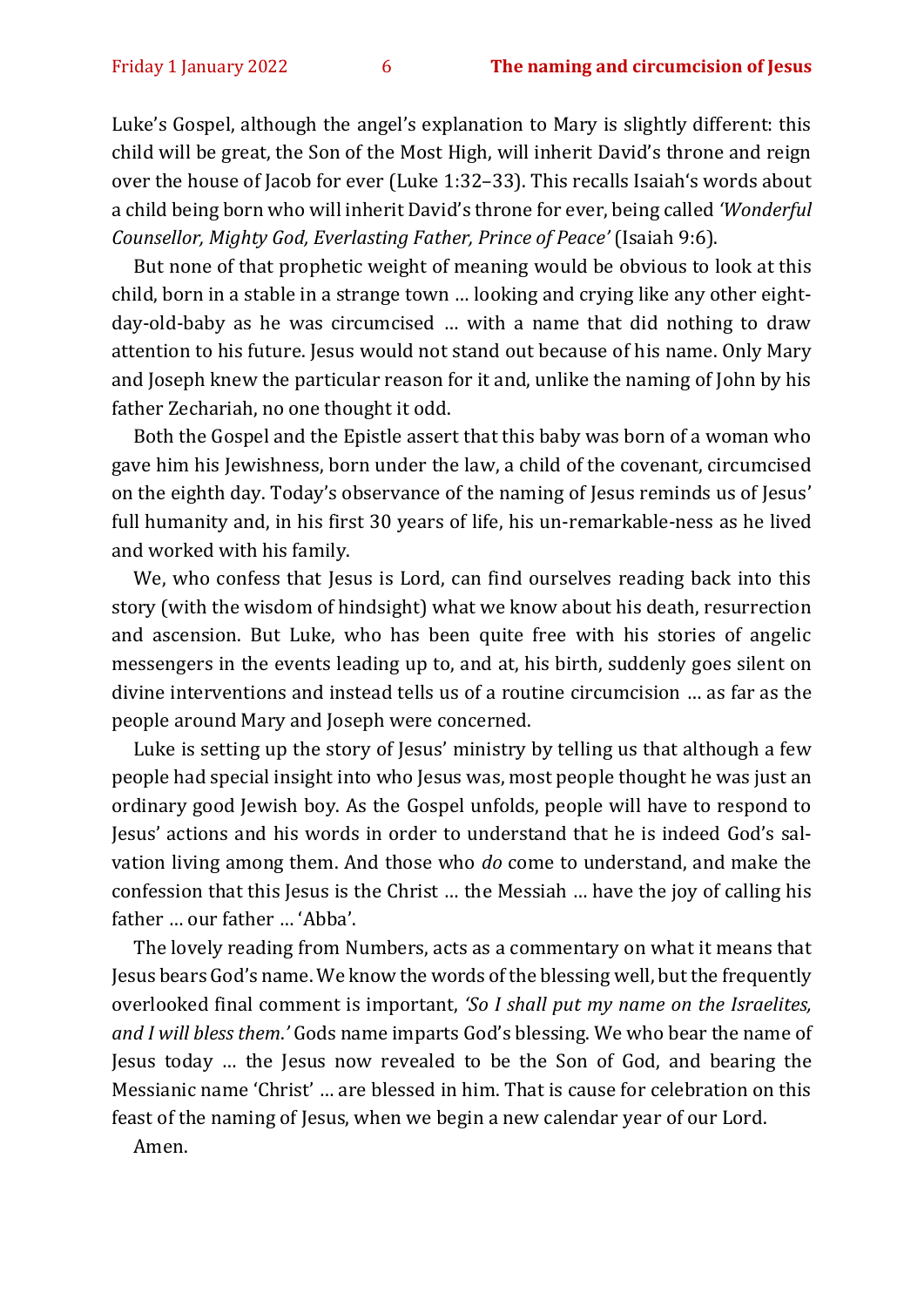# **The Creed**

Do you believe and trust in God the Father, the source of all being and life, the one for whom we exist?

All **We believe and trust in him.**

Do you believe and trust in God the Son, who took our human nature, died for us and rose again?

# All **We believe and trust in him.**

Do you believe and trust in God the Holy Spirit, who gives life to the people of God and makes Christ known in the world?

#### All **We believe and trust in him.**

This is the faith of the Church.

All **This is our faith. We believe and trust in one God, Father, Son and Holy Spirit. Amen.**

# **Prayers of intercession**

In and through the name of Jesus let us pray to the Father.

How sweet the name of Jesus sounds in a believer's ear! It soothes his sorrows, heals his wounds, and drives away his fear.

We give thanks for the name of Jesus ... We pray for the worship and mission of Christ's Church ... Lord, hear us.

## All **Lord, graciously hear us.**

It makes the wounded spirit whole, and calms the troubled breast; 'tis manna to the hungry soul, and to the weary rest.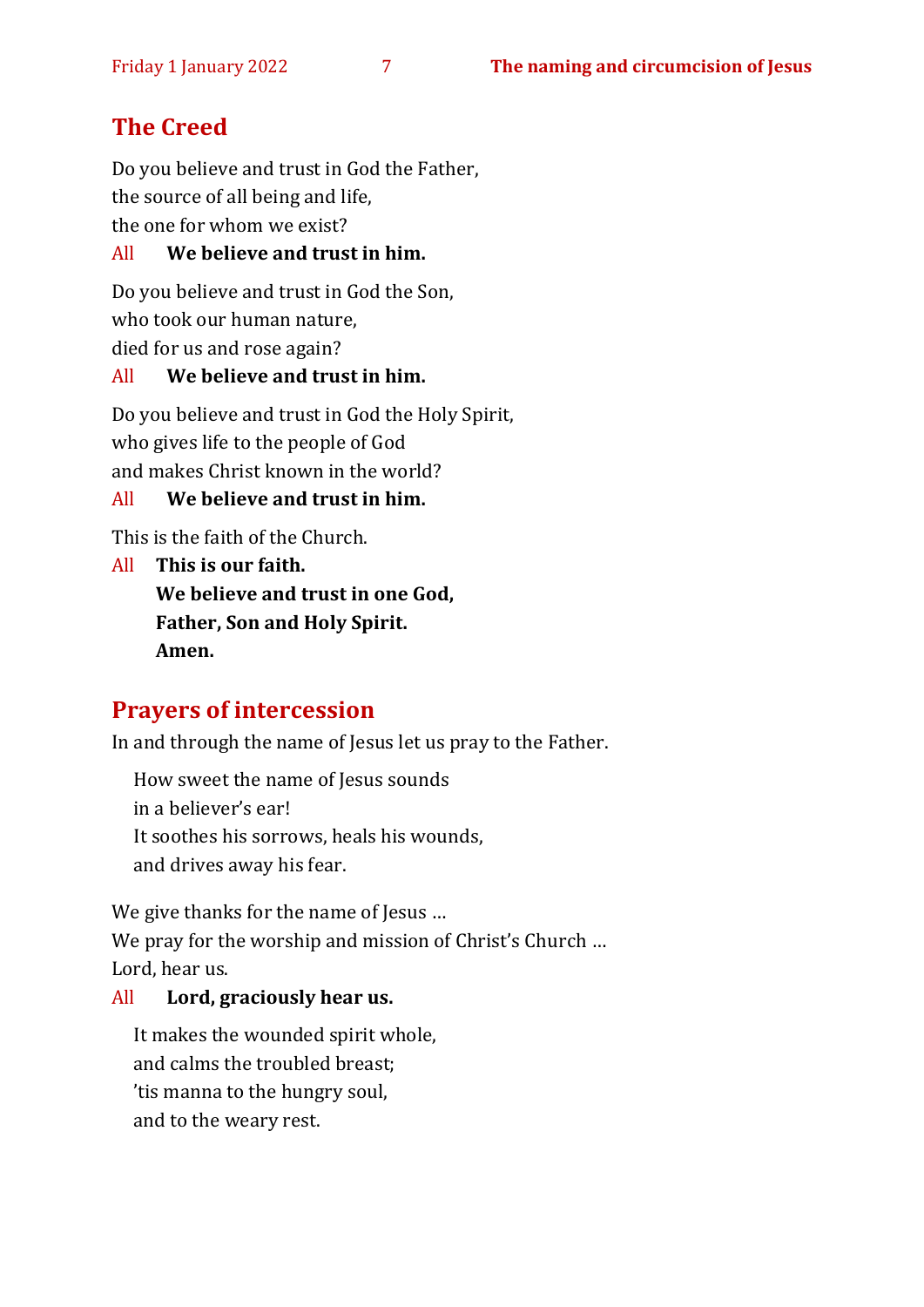We pray for the world and for its healing ... We pray for all who carry heavy loads ... Lord, hear us.

#### All **Lord, graciously hear us.**

Weak is the effort of my heart, and cold my warmest thought; but when I see thee as thou art, I'll praise thee as I ought.

We pray at the beginning of this new year

for renewed discipleship and consecration to the way of the Lord … Lord, hear us.

#### All **Lord, graciously hear us.**

Till then I would thy love proclaim with every fleeting breath; and may the music of thy name refresh my soul in death.

We remember with thanksgiving all who have loved the name of Jesus ... We pray that, surrounded by such a cloud of witnesses, we may run with perseverance the race that is set before us.

Merciful Father,

All **accept these prayers for the sake of your Son, our Saviour Jesus Christ. Amen.**

## **The peace**

Glory to God in the highest heaven, and on earth peace among those whom he favours.

The peace of the Lord be always with you,

#### All **And also with you.**

HYMN 3 **[Purify](https://www.youtube.com/watch?v=0IvXA0yRDwY) my heart** (please click on this link to hear the hymn)

The liturgy of the Communion Service appears below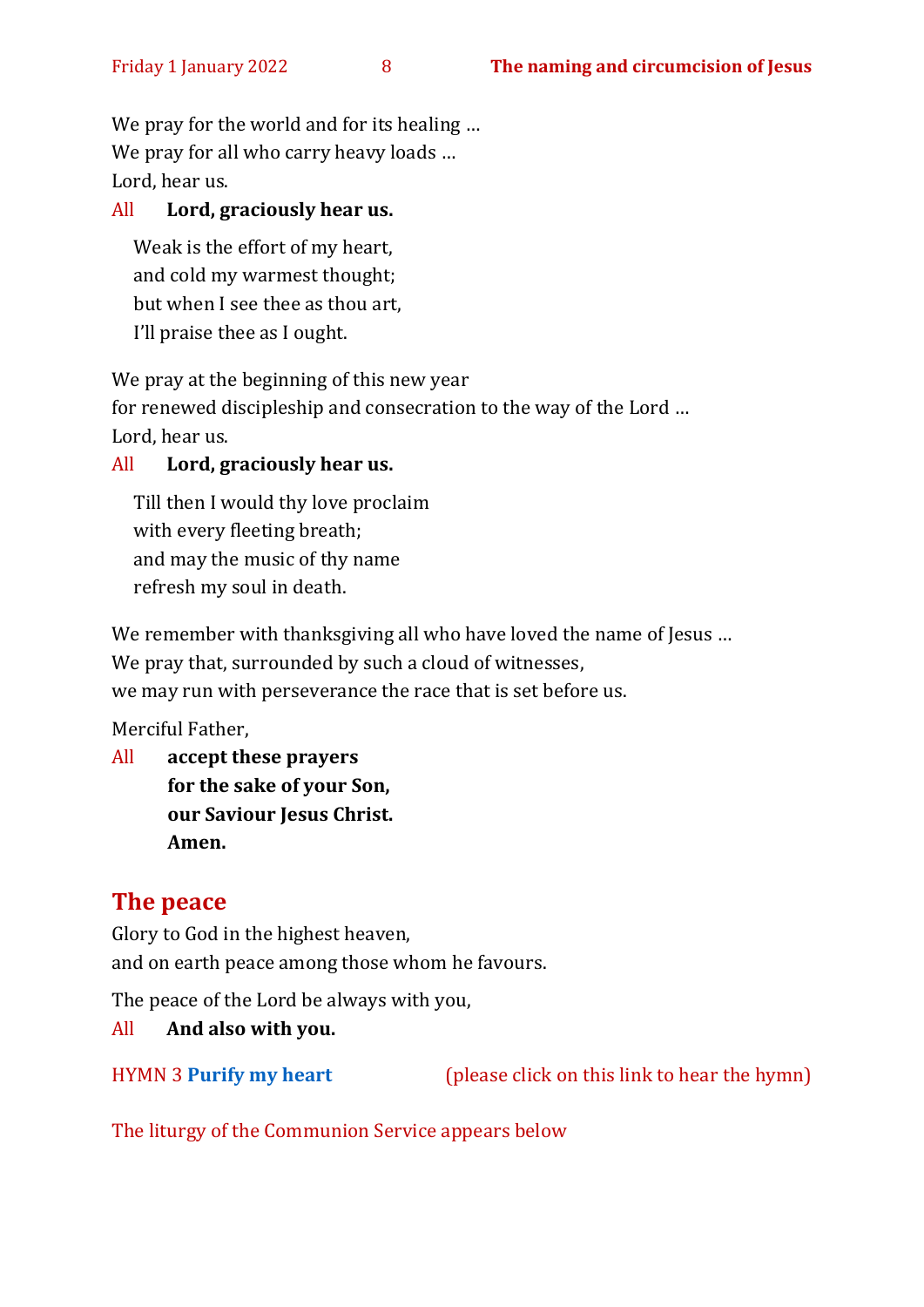# The Dismissal

The love of the Lord Jesus draw you to himself, the power of the Lord Jesus strengthen you in his service, the joy of the Lord Jesus fill your hearts; and the blessing of God almighty, the Father, the Son, and the Holy Spirit, be among you and remain with you always. and the blessing of God the Almighty: Father, Son, and Holy Spirit, be with you now and remain with you always. All **Amen.**

#### HYMN 4 **[What a beautiful name](https://www.youtube.com/watch?v=nQWFzMvCfLE)** (please click on this link to hear the hymn)

Go in peace to love and serve the Lord.

#### All **In the name of Christ. Amen.**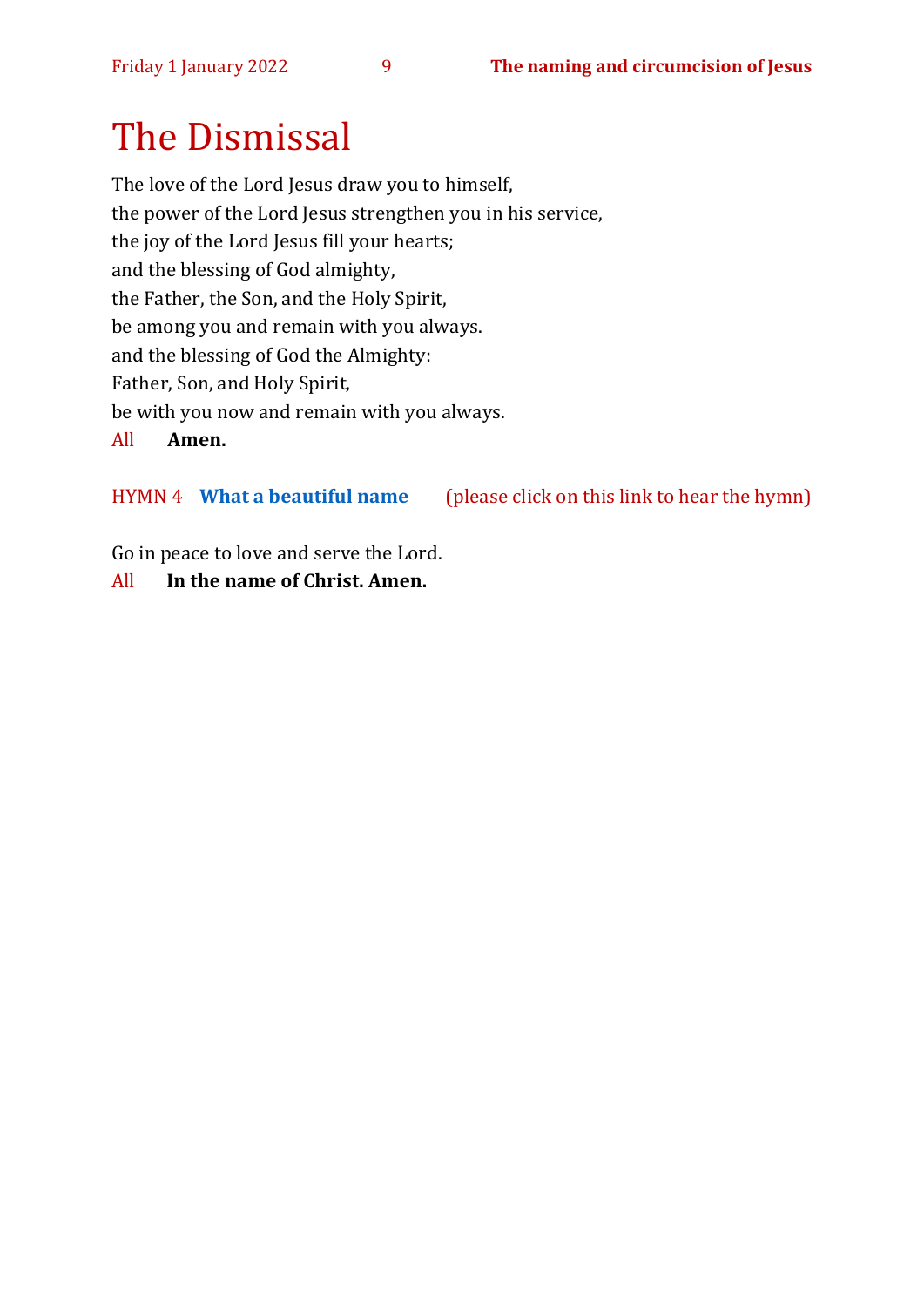# The Liturgy of the Sacrament

# Eucharistic Prayer (prayer E)

The Lord be with you

#### All **and also with you.**

Lift up your hearts.

#### All **We lift them to the Lord.**

Let us give thanks to the Lord our God.

#### All **It is right to give thanks and praise.**

All glory and honour be yours always and everywhere, mighty creator, ever-living God, through Jesus Christ our Lord. We praise you that on the eighth day he was circumcised in obedience to the law of Moses, that he might fulfil the law and reveal to us your grace and truth. For here is foreshadowed his perfect self-offering upon the cross, the shedding of his blood to set us free from sin and death. In baptism we die with him and are raised in him, that we might walk in newness of life, and proclaim the wonders of his saving name. Therefore with all the angels of heaven we lift our voices to proclaim the glory of your name and sing our joyful hymn of praise:

All **Holy, holy, holy Lord, God of power and might, heaven and earth are full of your glory. Hosanna in the highest. Blessed is he who comes in the name of the Lord. Hosanna in the highest.**

We praise and bless you, loving Father, through Jesus Christ, our Lord; and as we obey his command, send your Holy Spirit, that broken bread and wine outpoured may be for us the body and blood of your dear Son.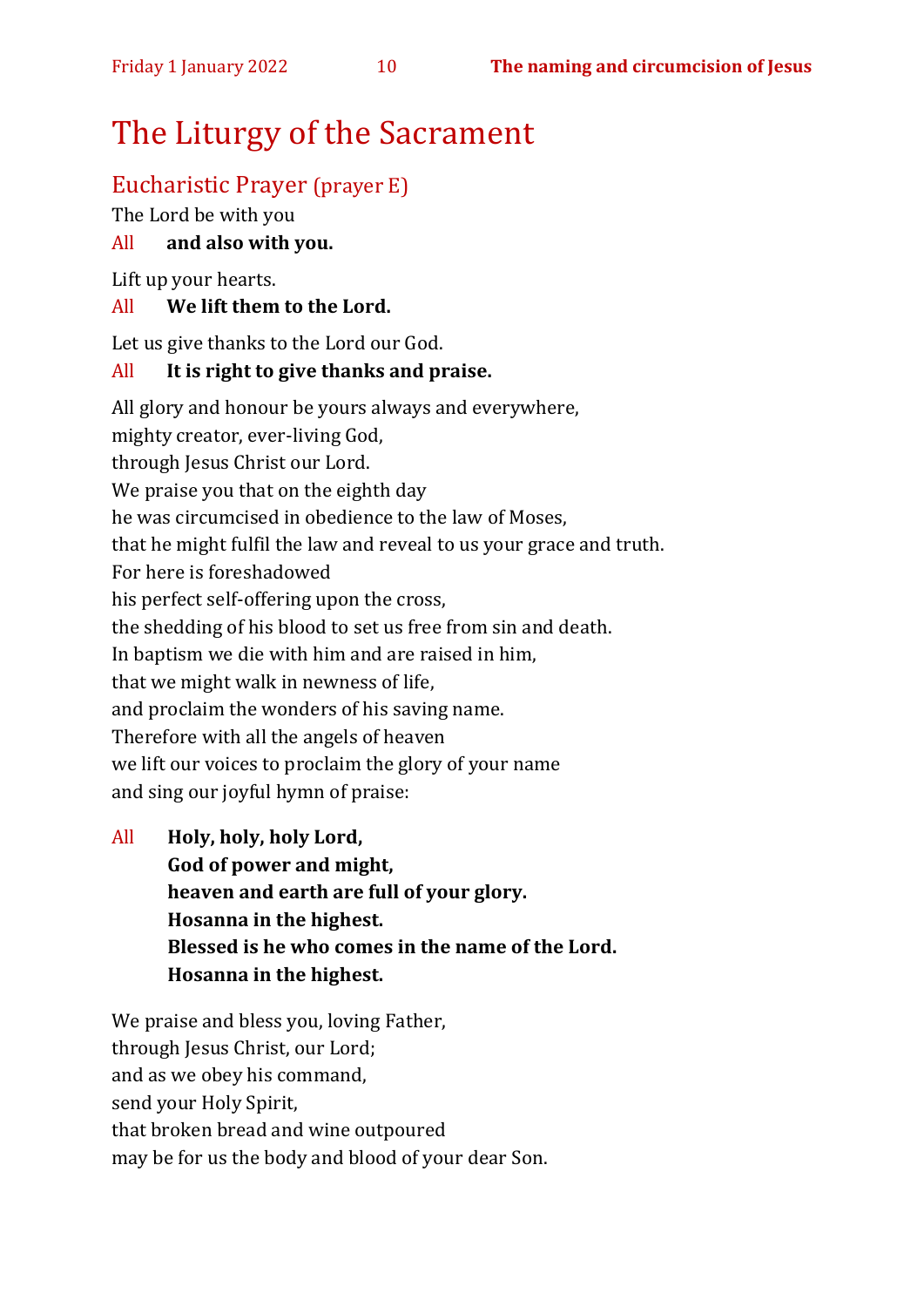On the night before he died he had supper with his friends and, taking bread, he praised you. He broke the bread, gave it to them and said: Take, eat; this is my body which is given for you; do this in remembrance of me.

When supper was ended he took the cup of wine. Again he praised you, gave it to them and said: Drink this, all of you; this is my blood of the new covenant, which is shed for you and for many for the forgiveness of sins. Do this, as often as you drink it, in remembrance of me.

So, Father, we remember all that Jesus did, in him we plead with confidence his sacrifice made once for all upon the cross.

Bringing before you the bread of life and cup of salvation, we proclaim his death and resurrection until he comes in glory.

Great is the mystery of faith:

All **Christ has died. Christ is risen. Christ will come again.**

Lord of all life,

help us to work together for that day when your kingdom comes and justice and mercy will be seen in all the earth.

Look with favour on your people, gather us in your loving arms and bring us with all the saints to feast at your table in heaven.

Through Christ, and with Christ, and in Christ, in the unity of the Holy Spirit, all honour and glory are yours, O loving Father, for ever and ever.

All **Amen.**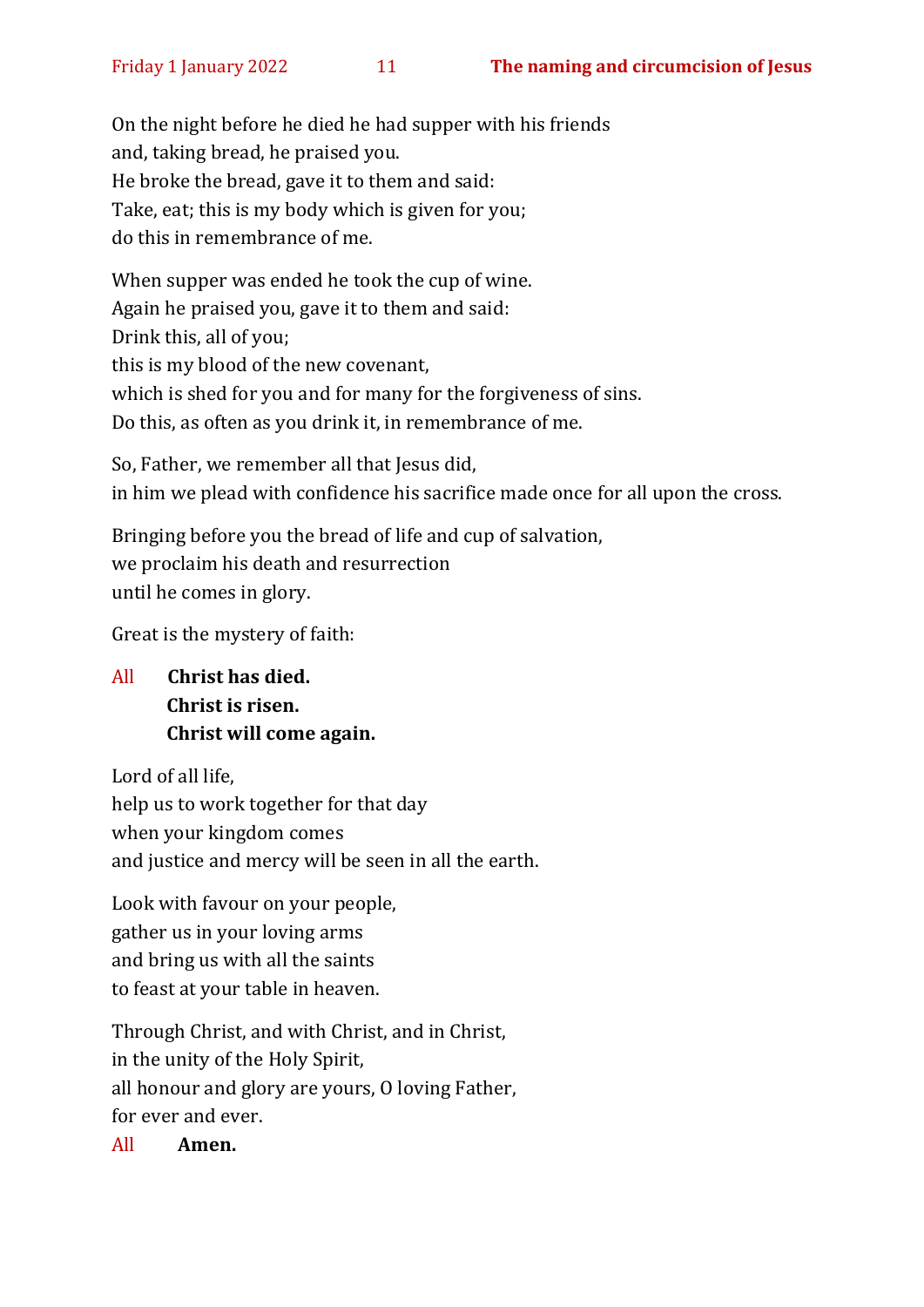## The Lord's Prayer

As our Saviour taught us, so we pray

All **Our Father in heaven, hallowed be your name, your kingdom come, your will be done, on earth as in heaven. Give us today our daily bread. Forgive us our sins as we forgive those who sin against us. Lead us not into temptation but deliver us from evil. For the kingdom, the power,** 

**and the glory are yours now and for ever. Amen.**

# Breaking of the Bread

We break this bread to share in the body of Christ.

- All **Though we are many, we are one body, because we all share in one bread.**
- All **Lamb of God,**

**you take away the sin of the world, have mercy on us.**

**Lamb of God, you take away the sin of the world, have mercy on us.**

**Lamb of God, you take away the sin of the world, grant us peace.**

Draw near with faith. Receive the body of our Lord Jesus Christ which he gave for you, and his blood which he shed for you. Eat and drink in remembrance that he died for you, and feed on him in your hearts by faith with thanksgiving.